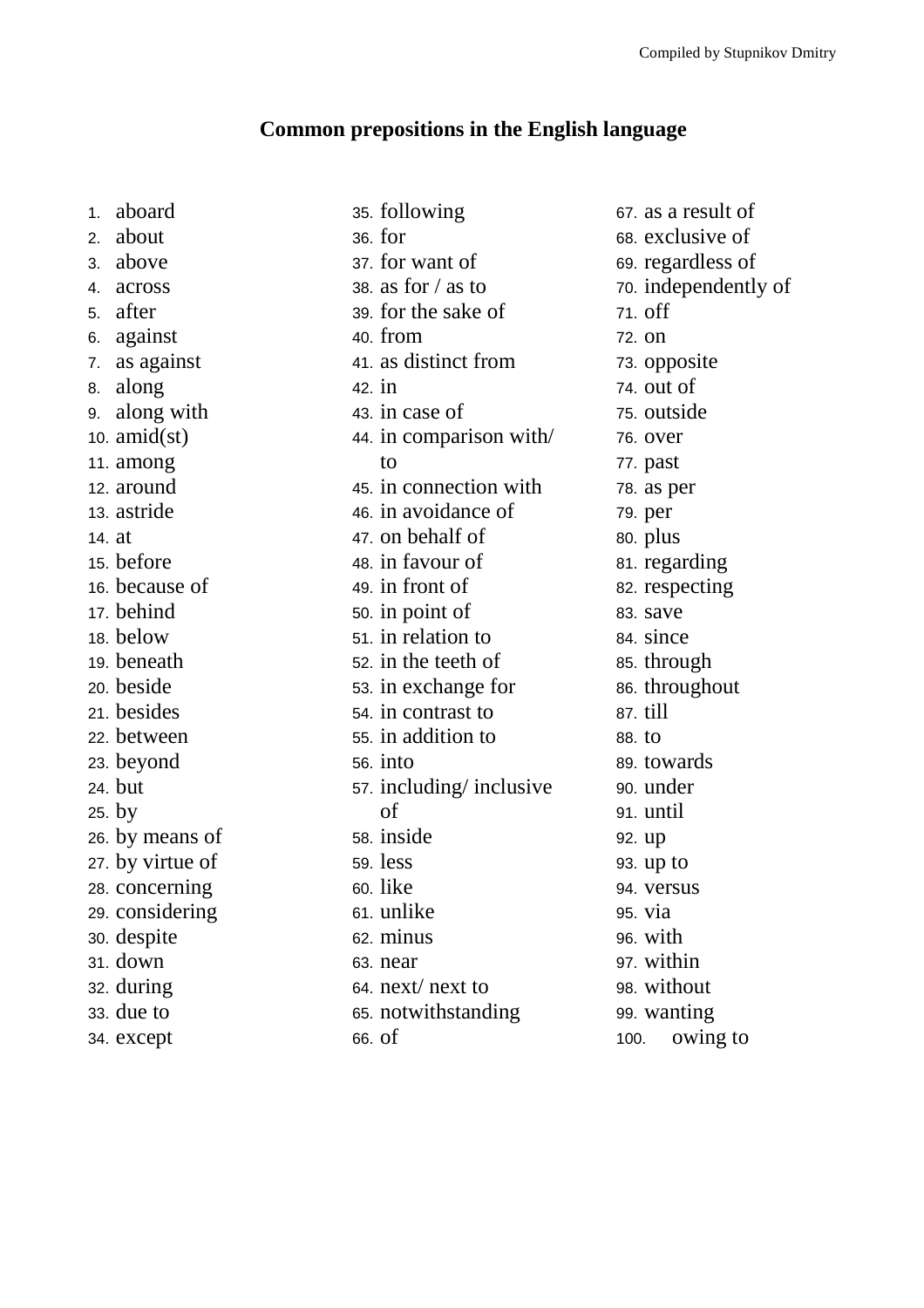## **Some common phrases with the prepositions**

go aboard the ship/ be aboard the plane/ walk about the town/ think about smth/ carried the knife about him/ above sea level/ above suspicion/ above criticism/ be above such petty tricks/ across the street/ one stick across another/ run across an old friend/ follow after smb/ after an old custom/ be visible against the wall/ lean against the wall/ go against the wind/ fight against smth/ lend money against a promissory note/ over against the park/ insurance against accidents/ as against the previous week/ do smth along with smb else/ happen amidst other events/ graves amid the grass/ they quarreled among themselves/ fence around the yard/ somewhere around the place/ travel around the world/ around 6 \$/ astride the chair/ arrive at the theatre/ at one's leisure/ shake one's fist at smb/ at a high speed/ at will/ appear before the court/ love smb before oneself/ duty before everything else/ because of his illness/ he has many behind him/ be behind the times/ be behind the schedule/ beneath our dignity/ beneath criticism/ like a midget beside the big boy/ it is beside the point/ besides bread/ disparity between them/ beyond compare/ beyond understanding/ beyond bounds/ sit beyond one's usual hours/ everyone but her/ by experience/ by one's standing/ by all means/ cheaper by 5 \$/ by dozens/ by means of a knife/ by virtue of being honest/ news concerning us/ despite the difference in their views/ down the mountain/ due to circumstances/ every girl except Mary/ following the discussion/ plan for smth/ buy for cash/ speak for smth/ act for smb/ reason for smth/ pretext for smth/ UPSA for cold/ for want of money/ as to the guarantee/ for our family's sake/ bring from abroad/ result from smth/ expel from the place/ differ from smth/ from the outset/ as distinct from our way of living/ in uniform/ in plain clothes/ in the history of the world/ in strength/ in value/ in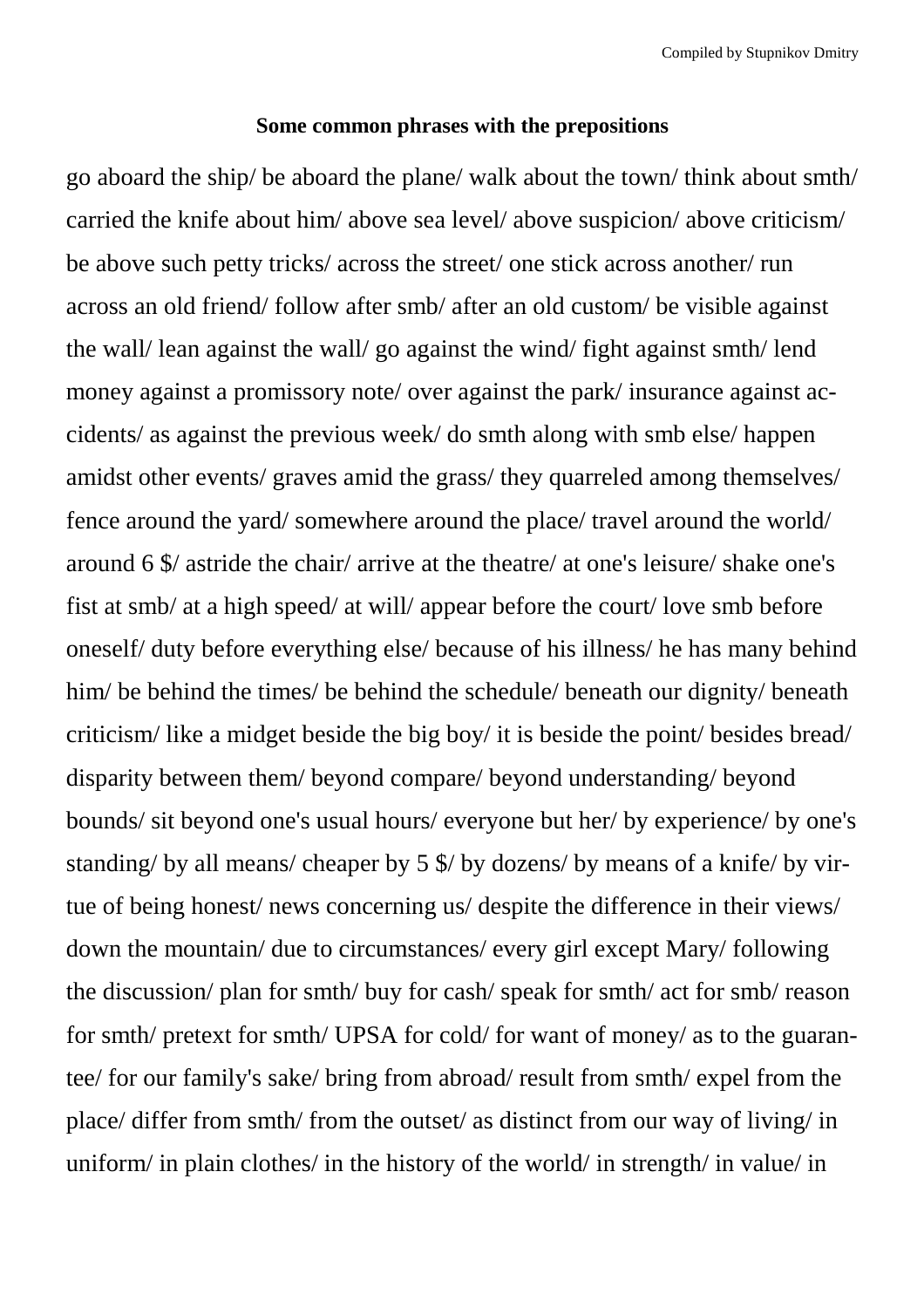volume/ in such circumstances/ in state of deep depression/ in low spirits/ skillful in smth/ in crowds/ in bricks/ in case of terrible weather/ in comparison with other children/ in connection with this situation/ in avoidance of pregnancy/ on behalf of my sister/ in point of salary/ speak in relation to the events/ in the teeth of such a difficult position/ in exchange for food and money/ his idleness in contrast to her busy life/ in addition to the manual/ including disabled people/ inside an hour/ full price less the discount/ it was like them to do it/ feeling completely unlike a rookie/ he returned home minus two legs/ you are near tears/ notwithstanding efforts/ learn of smth/ as a result of infectious disease/ regardless of difficulties/ independently of any other companies/ be off duty/ be off one's head/ he is off alcohol/ keep off the subject/ on the level/ rest on smth/ on crutches/ on the move/ dwell on smth/ comment on smth/ tax on smth/ interest on capital/ on the instant/ on the eve/ out of sight/ out of anger/ out of principle/ out of cash/ 5% out of 100%/ outside his range of responsibility/ jump over the fence/ spend 5 hours over chess/ over wine/ to show smb over one's house/ past the fields and orchards/ past the middle age/ past all bearing/ past doubt/ as per drawing/ per bearer/ all save her/ through the gate/ Monday through Friday/ throughout the morning/ to my throat/ a dress cut to the waist/ moved to tears/ marriage to smb/ apply to authority/ force to smth/ to this day/ tendency towards inflation/ towards sunset/ money towards improving safety/ under the protection/ under the heading/ under a million/ under 25/ up the street/ not up to much/ it is up to you/ velocity versus time/ send a note via smb/ television via satellite/ begin with smth/ coexist with smb/ drunk with freedom/ hard times with her/ speak with ease/ five dollars with the tax/ within these walls/ within reach/ within sight/ within two minutes/ within the law/ within one's rights/ accompany without the garden/ without shame/ without